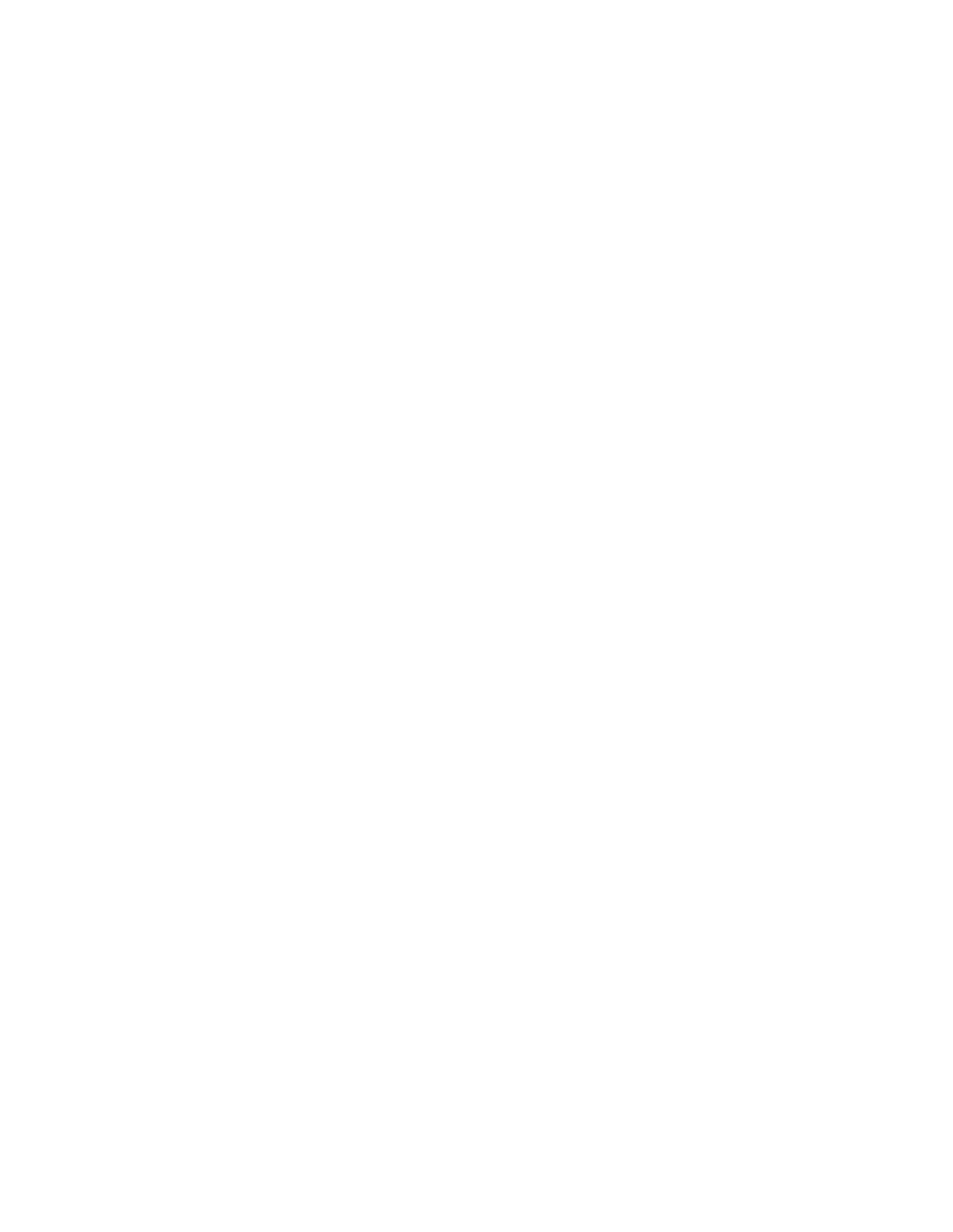Bidders on the above-named project are hereby notified that the Bidding Documents are modified as indicated below. Bidders are required to acknowledge receipt of this Addendum in the space provided on the Document 00410 - Bid Form.

This Addendum shall become part of the Contract and provisions of the Contract apply.

# **SPECIFICATIONS**

The following sections are modified as indicated below.

- 1. SECTION 00111 ADVERTISEMENT FOR BIDS:
	- a. Correct date of pre-bid meeting.
		- 1) Replace last paragraph on page 1 of the specification with the following:
			- a) Pre-Bid meeting will be held at City of Grants Pass Water Restoration Plant located at 1200 SW Greenwood Ave., Grants Pass, Oregon on Wednesday, February 9th, 2022, at 3:00 p.m.

## **HEX DRAWINGS - VOL 3 OF 4**

The following drawings for Volume 3 of 4 are modified as indicated below.

- 1. DRAWING E201 ELECTRICAL SCHEDUES:
	- a. Removing information that does not apply to the heat exchanger portion of the work.
		- 1) Power Conduit and Conductor Schedule.
			- a) Delete rows P9 through P14 in the table.
		- 2) Electrical Equipment and Instrumentation Schedule.
			- a) Delete row G in the table.
- 2. DRAWING E301 ELECTRICAL DETAILS:
	- a. Removing information that does not apply to the heat exchanger portion of the work.
		- 1) Delete Temporary Pedestal Detail.

## **DC DRAWINGS - VOL 4 OF 4**

The following drawings for Volume 4 of 4 are modified as indicated below.

- 1. DRAWING G002 SHEET INDEX AND DESIGN CRITERIA:
	- a. Correct drawings included for this volume.
		- 1) For drawing E002, replace "(NOT USED)" sheet title with, "ELECTRICAL SITE PLAN".
		- 2) For drawing E101, replace "GAS BLENDER BUILDING ONE-LINE DIAGRAM" sheet title with, "(NOT USED)".